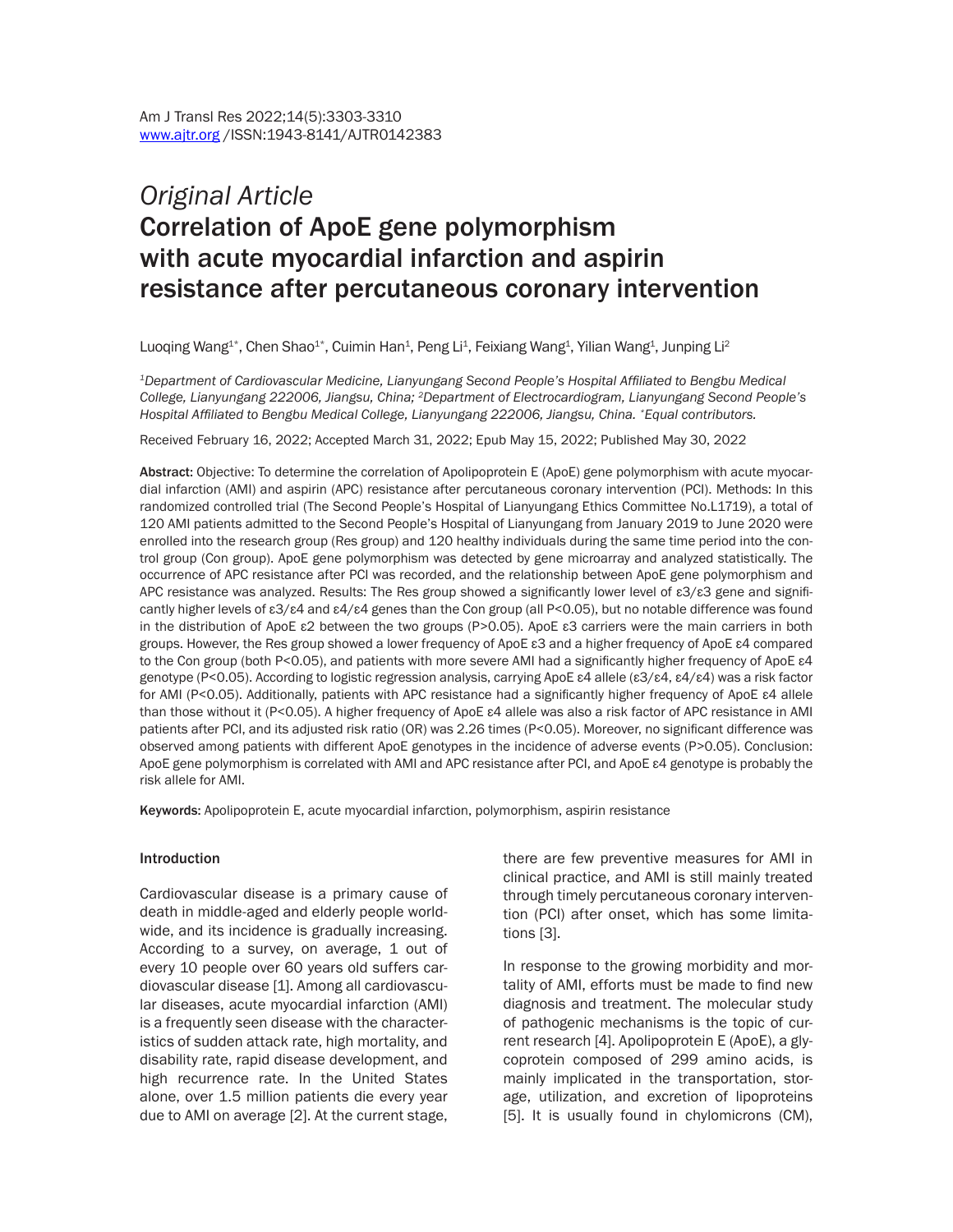high density lipoprotein (HDL), low density lipoprotein (LDL) and very low-density lipoprotein (VLDL) [6]. ApoE alleles can be classified into three categories, ε2, ε3, and ε4. Correspondence of each allele to the main isomer generates three homozygotes (ε2/2, ε3/3, ε4/4) and three heterozygotes (ε2/3, ε2/4, ε3/4) [7]. ApoE can regulate the secretion of inflammatory mediators and resist oxidative stress, with antioxidant and anti-inflammatory effects, and has different anti-inflammatory abilities based on different alleles [8]. As we all know, mechanisms including oxidative stress, inflammatory reaction, and charge structure remodelling are strongly related to the occurrence and persistence of AMI, which can greatly accelerate the processes of vascular endothelium and myocardial cell injury, myocardial fibrosis, and myocardial ischemia and induce AMI [9]. Kritharides et al. [10] pointed out that ApoE was strongly associated with myocardial aortic stenosis, and Zhu et al. [11] found that ApoE gene therapy might be a breakthrough in the future therapy of atherosclerosis. Accordingly, based on the correlations of ApoE with the above mechanisms, we infer that the ApoE gene polymorphism has crucial effects on the development of AMI. Additionally, aspirin (APC), the commonly used antithrombotic drug in AMI after PCI, often gives an obvious decrease in the inhibition rate of platelet aggregation due to individual differences of patients, that is, APC resistance, which seriously lowers the rehabilitation chances of patients after PCI [12]. However, Kraus et al. [13] have discovered the ability of APC to alleviate early atherosclerosis in ApoE knockout mice, suggesting that ApoE has a strong association with APC resistance in AMI patients.

Accordingly, this study probed the clinical value of the ApoE gene in AMI by analyzing the association of ApoE gene polymorphisms with AMI and APC resistance after PCI.

### Materials and methods

### *Research objects*

In this randomized controlled trial (The Second People's Hospital of Lianyungang Ethics Committee No. L1719), totally 120 AMI patients admitted to the Second People's Hospital of Lianyungang from January 2019 to June 2020 were enrolled into the research group (Res group) and 120 healthy individuals during the

same time period into the control group (Con group). The former group consisted of 63 males and 57 females (mean age: 74.26±8.27 years old), and the latter group consisted of 59 males and 61 females (mean age: 64.53±11.90 years old). All participants provided their informed consent in written form.

### *Inclusion and exclusion criteria*

The inclusion criteria: Patients diagnosed with AMI in our hospital; patients whose complete medical records and blood samples could be acquired; patients ≥18 years old; patients who had not received APC before admission; patients with no recent history of surgery and active bleeding; and those who received PCI after admission. Exclusion criteria: Patients with left ventricular dysfunction; pulmonary heart disease; rheumatic heart disease; dilated cardiomyopathy; hypertrophic cardiomyopathy; viral myocarditis; history of cardiac surgery; secondary hypertension; hyperthyroidism; electrolyte disorder; malignant tumour or liver or kidney insufficiency; patients with severe infection, tuberculosis, metabolic syndrome or diseases that may give rise to abnormal inflammatory mediators or blood lipid metabolism.

### *Recording of clinical baseline data*

The data about age, gender, height, weight, body mass index (BMI), smoking history, hypertension history, and diabetes history were acquired, and left atrial diameter (LAD) and left ventricular ejection fraction (LVEF) were obtained by echocardiography. AMI classification: A spontaneous AMI from thrombosis in one or more coronary arteries caused by primary coronary events such as atherosclerotic plaque rupture, ulcer, fissure, or dissection is type 1 AMI. Secondary AMI caused by decreased myocardial oxygen supply or increased oxygen consumption rather than non-coronary artery disease, is type II AMI.

### *Methods*

*Detection of ApoE gene polymorphism:* Fasting morning peripheral venous blood (2 mL) was sampled from each participant, followed by anticoagulation with EDTA. The sampled blood was kept in a refrigerator (4°C). The cells were extracted by the protease salting-out method. The genomic DNA of leukocytes was extracted with a whole blood genomic DNA extraction kit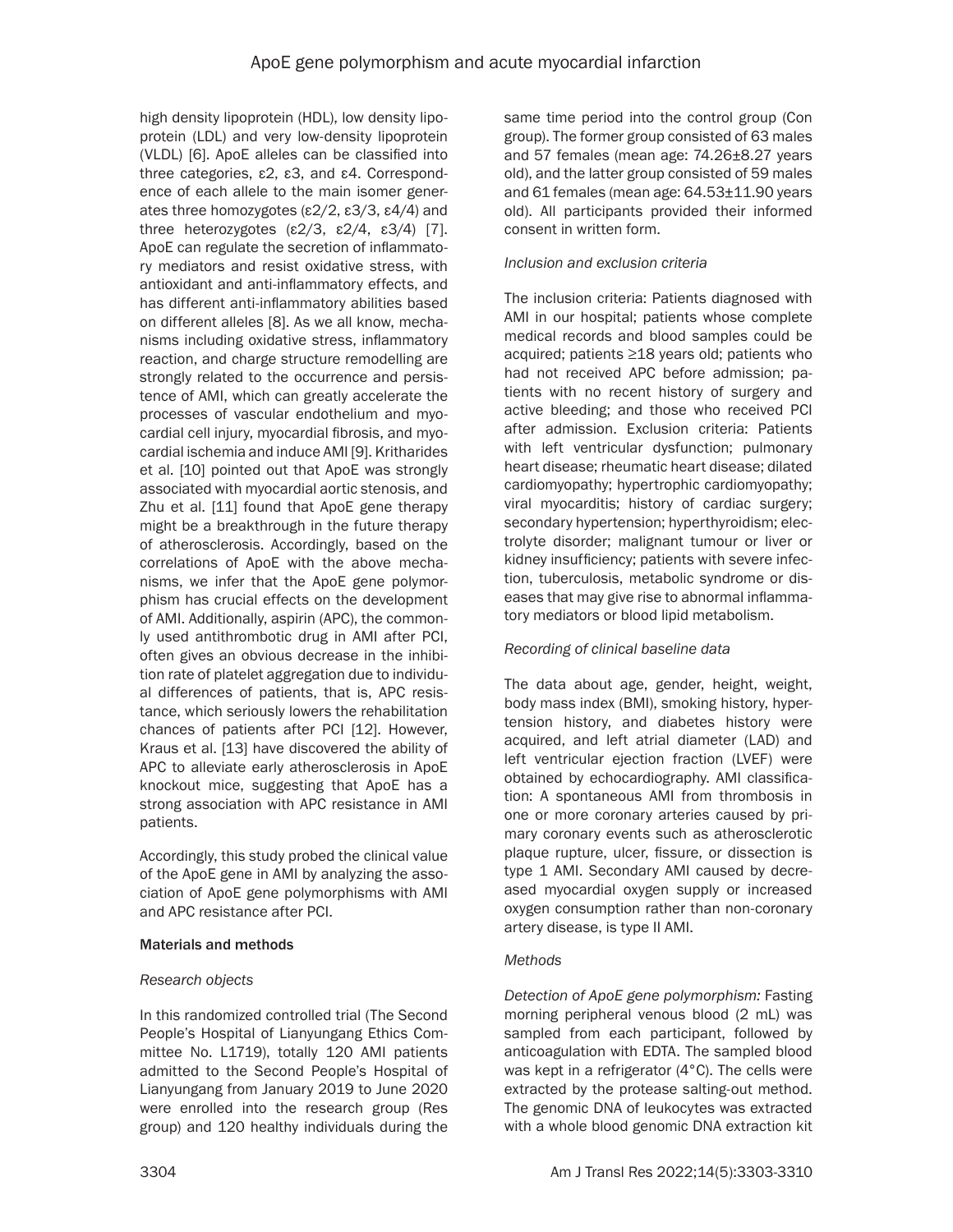|                          | Research group<br>$(n=120)$ | Control group<br>$(n=120)$ | $t/\chi^2$ | P value |
|--------------------------|-----------------------------|----------------------------|------------|---------|
| Gender                   |                             |                            | 0.267      | 0.606   |
| Male                     | 63 (52.50)                  | 59 (49.17)                 |            |         |
| Female                   | 57 (47.50)                  | 61 (50.83)                 |            |         |
| Age                      | 74.26±8.27                  | 64.53±11.90                | 7.355      | < 0.001 |
| Height (cm)              | 165.66±7.35                 | 164.24+9.74                | 1.275      | 0.204   |
| Weight (kg)              | 69.22+12.14                 | 70.35+9.99                 | 0.787      | 0.432   |
| Body mass index          | 24.98±3.64                  | 25.85±3.77                 | 1.819      | 0.070   |
| Smoking                  |                             |                            | 0.194      | 0.660   |
| Yes                      | 33 (27.50)                  | 30(25.00)                  |            |         |
| N <sub>0</sub>           | 87 (72.50)                  | 90 (75.00)                 |            |         |
| Type 2 diabetes mellitus |                             |                            | 0.303      | 0.582   |
| Yes                      | 8(6.67)                     | 6(5.00)                    |            |         |
| No                       | 112 (93.33)                 | 114 (95.00)                |            |         |
| Hypertension             |                             |                            | 8.185      | 0.004   |
| Yes                      | 34 (28.33)                  | 16 (13.33)                 |            |         |
| No                       | 86 (71.67)                  | 104 (86.67)                |            |         |
| $LAD$ (mm)               | 41.96±10.92                 | 36.66±4.77                 | 4.872      | < 0.001 |
| LVEF (mm)                | 53.95±9.77                  | 58.85±9.29                 | 3.981      | < 0.001 |

Table 1. Clinical baseline data

Note: LAD, left atrial diameter; LVEF, left ventricular ejection fraction.

(Invitrogen, USA, K182104A), and the genotypic distribution of ApoE gene was detected by PCR-RFLP. PCR premix, primers (F: 5'-AACA-ACTGACCCCGGTGGCG-3, R: 5'-ATGGCGCTGA-GGCCGCGCTC-3) and deionized water were added to genomic DNA for amplification in PCR instrument (Invitrogen, USA, VeritiPro PCR) (reaction conditions: 50°C for 2 min, followed by 45 cycles of 95°C for 15 min, 94°C for 30 s, and 65°C for 45 s) to acquire PCR products. After restriction endonuclease reaction and agarose gel electrophoresis, the digested products were visualized by a gel imager (Nanjing Shiyan Instrument Co., Ltd., K8500), and the polymorphic sites of ApoE gene were interpreted according to the images.

*APC resistance determination:* After PCI, patients with AMI were given oral aspirin (ORIGINAL PHARMACOLABO Corporation, State Food and Drug Administration (SFDA) approval no.: H20065051). The dose was 300 mg/time, once a day, in the first day, and it was adjusted to 100 mg/time the second day and lasted for 4 weeks. Arachidonic acid (AA) was given to induce platelet aggregation, and AA-induced platelet aggregation rate ≥20% was deemed as APC resistance. Additionally, the patients were followed up for 3 months, and the incidence

of postoperative adverse events (including cardiovascular events such as angina pectoris, myocardial infarction, myocardial enzyme inheritance, and postoperative bleeding) was recorded.

#### *Statistical analyses*

SPSS 21.0 was used for statistical analyses. Comparison of measured data (χ±s) was conducted using the independent-samples T test, and data not in a normal distribution were analyzed by a nonparametric test. Comparison of counted data (%) was performed using the  $x^2$  test. By logistic regression analysis, the associations of ApoE genotype with AMI and APC resistance were determined, and the confounding risk factors were adjusted step by step.

Risk prediction intensity was presented as odds ratio (OR) and 95% CI. P<0.05 was deemed a significant difference.

# **Results**

### *Comparison of clinical baseline data*

The Res group and the Con group had no notable difference in gender, height, weight or body mass index (BMI) (all P>0.05), but had differences in age, hypertension history, LAD, and LVEF (all P<0.05, Table 1).

### *ApoE microarray test results*

Six genotypes, ε2/ε2, ε2/ε3, ε2/ε4, ε3/ε3, ε3/ ε4, and ε4/ε4, were detected.

### *Analysis of ApoE gene polymorphism*

The Res group showed a significantly lower level of ε3/ε3 gene and significantly higher levels of ε3/ε4 and ε4/ε4 genes than the Con group (all P<0.05, Table 2).

# *Distribution of ApoE allele*

No significant difference was found in the distribution of ApoE ε2 between the two groups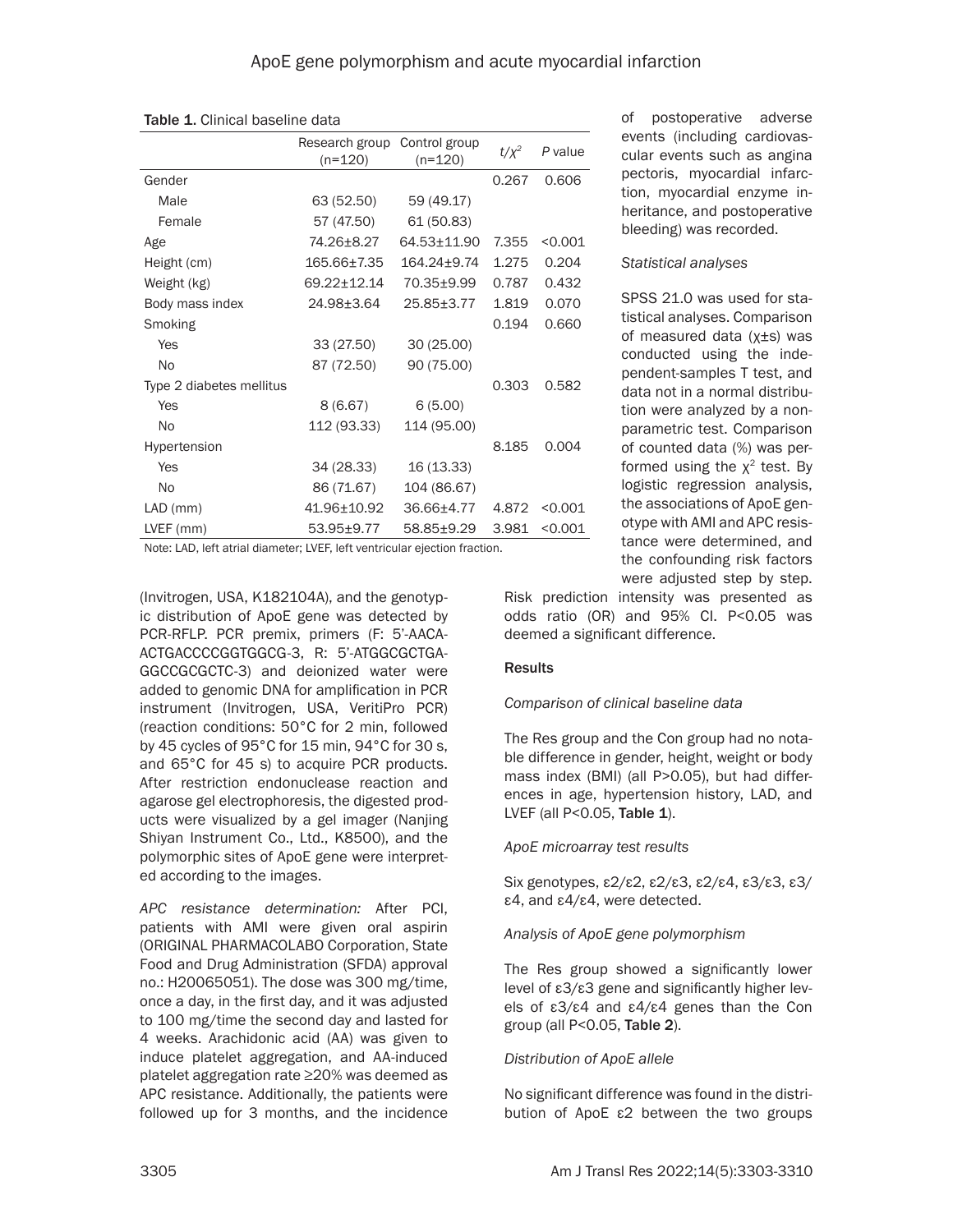|                            | Research group<br>$(n=120)$ | Control group<br>$(n=120)$ | $x^2$  | P value |
|----------------------------|-----------------------------|----------------------------|--------|---------|
| $\epsilon$ 2/ $\epsilon$ 2 | 2(1.67)                     | 1(0.83)                    | 0.338  | 0.561   |
| $\epsilon$ 2/ $\epsilon$ 3 | 16 (13.33)                  | 15 (12.50)                 | 0.037  | 0.847   |
| $\epsilon$ 2/ $\epsilon$ 4 | 4(3.33)                     | 3(2.50)                    | 0.147  | 0.701   |
| E3/E3                      | 62 (51.67)                  | 88 (73.33)                 | 12.020 | < 0.001 |
| $\epsilon$ 3/ $\epsilon$ 4 | 31 (25.83)                  | 13 (10.83)                 | 9.017  | 0.003   |
| $\epsilon$ 4/ $\epsilon$ 4 | 5(4.17)                     | 0(0.00)                    | 5.106  | 0.024   |
|                            | $N = 1$                     |                            |        |         |

Table 2. Analysis of ApoE gene polymorphism

Note: ApoE, Apolipoprotein E.

### Table 3. Distribution of ApoE allele

| Research group<br>$(n=120)$ | Control group<br>$(n=120)$ | $X^2$  | P value |
|-----------------------------|----------------------------|--------|---------|
| 18 (15.00)                  | 16 (13.33)                 | 0.137  | 0.711   |
| 66 (55.00)                  | 91 (75.83)                 | 11.510 | < 0.001 |
| 36 (30.00)                  | 13 (10.83)                 | 13.570 | < 0.001 |
|                             |                            |        |         |

Note: ApoE, Apolipoprotein E.

Table 4. Association of ApoE genotype with the severity of AMI

|                           |                 | Research group Control group<br>$(n=120)$ | $(n=120)$  | $x^2$  | P value |
|---------------------------|-----------------|-------------------------------------------|------------|--------|---------|
| Type 1 AMI ε2             |                 | 4(3.33)                                   | 6(5.00)    | 1.230  | 0.541   |
|                           | ε3              | 26 (21.67)                                | 37 (30.83) |        |         |
|                           | $\varepsilon$ 4 | 9(7.50)                                   | 7(5.83)    |        |         |
| Type $2$ AMI $\epsilon$ 2 |                 | 14 (11.67)                                | 10(8.33)   | 15.400 | < 0.001 |
|                           | $\varepsilon$ 3 | 40 (33.33)                                | 54 (45.00) |        |         |
|                           | $\varepsilon$ 4 | 27 (22.50)                                | 6(5.00)    |        |         |

Note: ApoE, Apolipoprotein E; AMI, acute myocardial infarction.

#### Table 5. Association of ApoE with AMI

|    | Uncorrected model |                          |         |    | Corrected model           |         |
|----|-------------------|--------------------------|---------|----|---------------------------|---------|
|    | OR.               | 95% CI                   | P value | OR | 95% CI                    | P value |
| ۶2 | 0.874             |                          |         |    |                           |         |
| ε3 |                   | $\overline{\phantom{a}}$ |         |    |                           |         |
| ε4 |                   | 1.429 1.142-1.984 0.003  |         |    | 1.524 1.084-1.763 < 0.001 |         |

Note: ApoE, Apolipoprotein E; AMI, acute myocardial infarction.

(P>0.05), and ApoE ε3 carriers were the primary carriers in both groups. However, the Res group showed a lower frequency of ApoE ε3 and a higher frequency of ApoE ε4 than the Con group (both P<0.05, Table 3).

### *Correlation of ApoE genotype with severity of AMI*

Patients with different severities of AMI were not different in the distribution of ApoE ε2 and ApoE ε3 genotypes (P>0.05), but were different in ApoE ε4 genotype, among which the frequency of ApoE ε4 genotype was significantly higher in patients with more severe AMI (P<0.05, Table 4).

## *Correlation of ApoE with AMI*

Logistic regression analysis was performed to show an association of ApoE alleles with AMI. According to the results, ApoE ε2 and ApoE ε3 genotypes were not significantly related with AMI (P>0.05). According to logistic regression analysis before and after adjustment of related risk factors, carrying an ApoE ε4 allele (ε3/ε4, ε4/ ε4) was a risk factor for AMI (P<0.05, Table 5).

## *Association of ApoE gene polymorphism with APC resistance*

Among the 120 AMI patients, 37 patients developed APC resistance, and the detection rate was 30.83%. According to comparison of the ApoE gene polymorphism between APC-resistant patients and non-APC-resistant patients, there was no difference in the genotypes of ε2/ε2, ε2/ε3, ε2/ε4, ε3/ ε3, ε4/ε4 and the alleles of ApoE ε2 and ApoE ε3 (P>0.05), but there was a significantly higher frequency of ApoE ε4 allele in APC-resistant patients than in non-APC-resistant patients (Table 6). Logistic regression analysis revealed that before and after the correction, the ApoE ε2 and ApoE ε3 alleles were not associated

with APC resistance (all P>0.05), while the ApoE ε4 allele was also a risk factor for APC resistance in AMI patients after PCI (P<0.05), with adjusted risk ratio (OR) of 1.897 times (Table 7).

## *Association of ApoE with adverse events after PCI*

Three months after PCI, 41 patients suffered adverse events, showing a total incidence of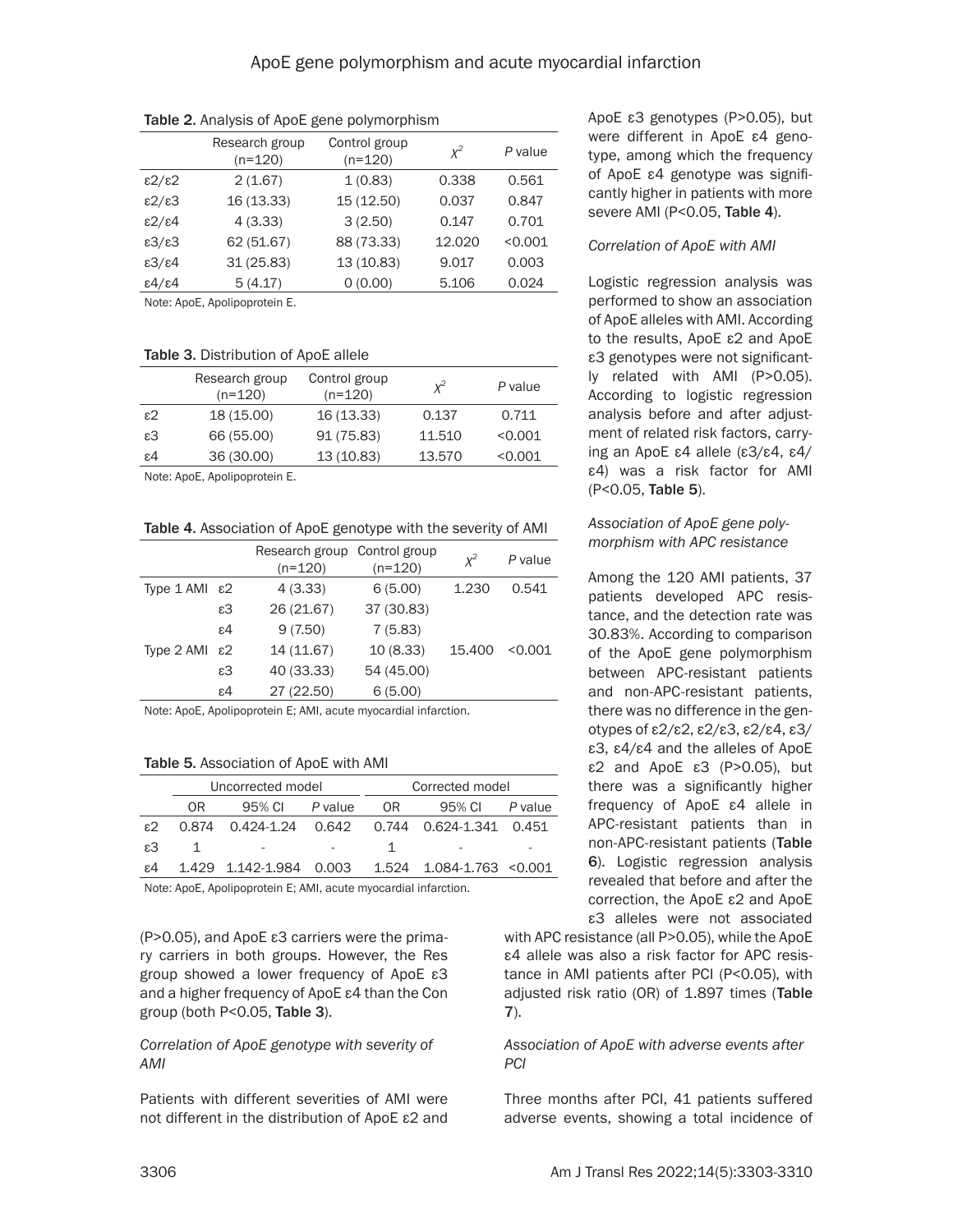| ισοιοιαιινσ                |                            |                               |       |         |
|----------------------------|----------------------------|-------------------------------|-------|---------|
|                            | APC resistance<br>$(n=37)$ | No APC resistance<br>$(n=83)$ | $X^2$ | P value |
| Genotype                   |                            |                               |       |         |
| $\epsilon$ 2/ $\epsilon$ 2 | 1(2.70)                    | 1(1.20)                       | 0.350 | 0.554   |
| $\epsilon$ 2/ $\epsilon$ 3 | 5(13.51)                   | 11 (13.25)                    | 0.002 | 0.969   |
| $\epsilon$ 2/ $\epsilon$ 4 | 1(2.70)                    | 3(3.61)                       | 0066  | 0.797   |
| $\epsilon$ 3/ $\epsilon$ 3 | 18 (48.65)                 | 44 (53.01)                    | 0.195 | 0.659   |
| $\epsilon$ 3/ $\epsilon$ 4 | 9(24.32)                   | 22 (26.51)                    | 0.064 | 0.801   |
| $\epsilon$ 4/ $\epsilon$ 4 | 3(8.11)                    | 2(2.41)                       | 2.081 | 0.149   |
| Allele frequency           |                            |                               |       |         |
| $\epsilon$ 2               | 4 (27.03)                  | 14 (16.87)                    | 0.736 | 0.391   |
| $\varepsilon$ 3            | 16 (43.24)                 | 50 (60.24)                    | 2.987 | 0.084   |
| ε4                         | 17 (45.95)                 | 19 (22.89)                    | 6.477 | 0.011   |

Table 6. Association of ApoE gene polymorphisms with APC resistance

Note: ApoE, Apolipoprotein E; APC, aspirin.

Table 7. Association of ApoE gene polymorphism with APC resistance

|    |    | Uncorrected model                                   |         | Corrected model |        |         |
|----|----|-----------------------------------------------------|---------|-----------------|--------|---------|
|    |    |                                                     |         |                 |        |         |
|    | 0R | 95% CI                                              | P value | OR.             | 95% CI | P value |
| ε2 |    | 0.475  0.042-1.74  0.424  0.734  0.414-3.841  0.614 |         |                 |        |         |
| ε3 | 1  |                                                     |         |                 |        |         |
| ε4 |    | 3.741 1.554-3.614 0.018 1.897 1.124-3.551 <0.001    |         |                 |        |         |
|    |    | Note: AnoE Apolipoprotoin E: APC appirin            |         |                 |        |         |

Note: ApoE, Apolipoprotein E; APC, aspirin.

Table 8. Association of ApoE with adverse events after PCI

|              | Adverse events<br>$occurred (n=41)$ | No adverse events<br>occurred (n=79) | $x^2$ | P value |
|--------------|-------------------------------------|--------------------------------------|-------|---------|
| $\epsilon$ 2 | 5(12.20)                            | 9(11.39)                             | 0.017 | 0.897   |
| ε3           | 21(51.22)                           | 45 (56.96)                           | 0.360 | 0.549   |
| ε4           | 15 (36.59)                          | 21 (26.58)                           | 1.286 | 0.257   |

Note: ApoE, Apolipoprotein E; PCI, percutaneous coronary intervention.

34.17%. Among them, 24 patients suffered cardiovascular events and 17 patients had bleeding events. However, no significant difference was observed in the incidence of adverse events among patients with different ApoE genotypes (P>0.05, Table 8).

#### **Discussion**

Acute myocardial infarction (AMI) is the most threatening cardiovascular disease.I Its pathogenesis is still under investigation, but coronary atherosclerosis is the most crucial cause [14]. The pathogenic molecular mechanisms will give us breakthroughs for the future prevention and therapy of AMI [15]. ApoE encodes 6 variants of the protein and adjusts lipid metabolism through various ways, thus playing a crucial role in tissue repair, inhibition of platelet aggregation and immune regulation, and it is correlated with diseases including atherosclerosis and high lipoproteinemia [16, 17]. ApoE impacts the secretion of inflammatory mediators and resists oxidative stress, but the ApoE ε4 allele can activate the nuclear transcription factor NF-κB which is pro-inflammatory, giving rise to TNF-α, TGF-β1, MCP-1, hs-CRP, IL-1, IL-6, and the expression of inflammatory mediators [18-20], resulting in myocardial electrical remodelling [21], structural remodelling, and atrial arrhythmia. As a crucial factor in fibrosis, ApoE gives rise to TGF-β1 expression and thus induces myocardial fibrosis. TGF-β1 infiltration can be found in muscle biopsies along with an increase in angiotensin II (AngII) [22, 23]. Myocardial fibrosis is also one crucial cause of AMI, which also preliminarily indicates the potential correlation between ApoE and AMI to some extent. When the function of cardiovascular endothelial cells is damaged, the active substances in blood vessels will be secreted abnormally, which will increase the impact of blood flow on the blood vessel wall, and lead to the decline and damage to endothelial function

and promote atherosclerosis [24]. Wisniewski et al. [25] have pointed out that the abnormal expression of the ApoE gene is likely to result in endothelial injury, infiltration of lipid inflammatory cells, and peroxidation and further results in atherosclerosis, which once again verifies the strong association of ApoE with AMI.

Our study revealed no significant difference between the two groups in gender, height, BMI, or smoking, which indicates that the general population would not face a higher incidence of AMI because of these factors. However, the two groups were significantly different in age, hypertension, LAD and LVEF, suggesting that elderly people with hypertension, larger LAD, and lower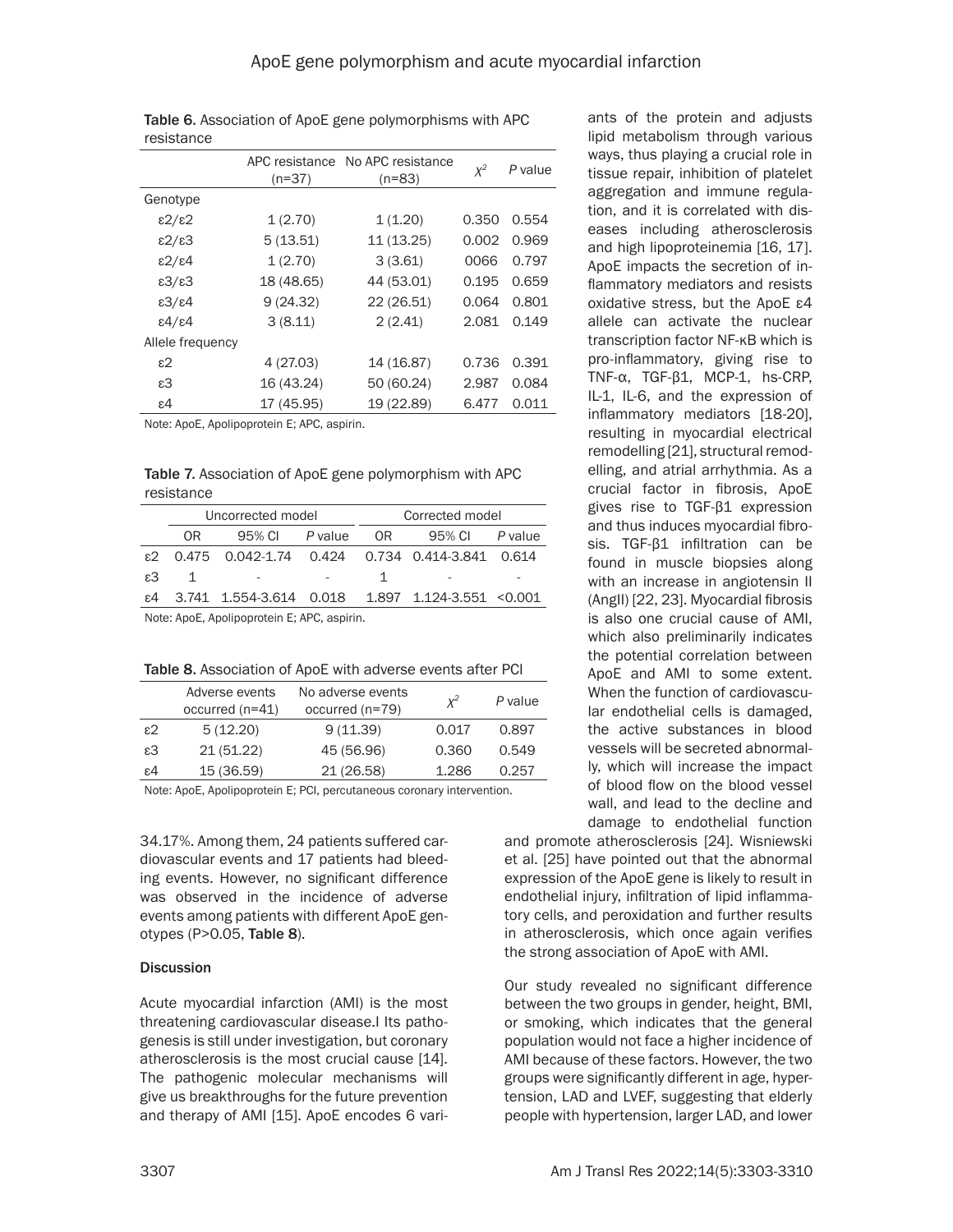LVEF may face a greater risk of AMI. At the current stage, reportedly, the increase of LAD and decrease of LVEF can cause different degrees of myocardial electrical remodelling, structural remodelling and fibrosis, and these pathogenic factors are also the key to coronary atherosclerosis [26]. For patients with hypertension, continuous pressure increase will result in endothelial cell injury and increased release of endothelin, and further give rise to the expression of hs-CRP, TNF-α and interleukin, and promote the infiltration of inflammatory factors to destroy the normal atrial structure [27]. The correlation of ApoE with inflammation has been reported before [28, 29], and our results also support the hypothesis about the correlation of AMI with ApoE. Subsequently, we detected six genotypes of ApoE, namely, ε2/ε2, ε2/ε3, ε3/ε3, ε3/ε4 and ε4/ε4. Among them, the frequency of ε3/ε3 genotype is the highest in both groups, which is basically consistent with prior research on the genotype distribution of ApoE [30]. We also found a significantly higher frequency of ApoE ε4 gene in the Res group than in the Con group, which may be correlated with the strong pro-inflammatory impact of ApoE ε4 allele [31]. Additionally, analysis of the distribution frequency of ApoE alleles and the severity of AMI in our study revealed a higher frequency of ApoE ε4 in patients with more severe disease, which was similar to the research results of Lin et al., and might be associated with a higher degree of atrial fibrillation, inflammation, and endothelial damage [32]. However, other alleles besides ApoE ε4 may exert anti-inflammatory effects. For example, Angelopoulou et al. [33] have pointed out that ApoE ε2 might be correlated with a reduced risk of atrial fibrillation. However, in our study, no significant difference was found in ApoE ε2 and ApoE ε3 between AMI patients with different disease degrees, but this may need further confirmation with a larger sample size. Correlation analysis of ApoE with AMI revealed that carrying ApoE ε4 allele was a risk factor for AMI, which further illustrated the significance of the ApoE ε4 gene for AMI, and also revealed the possibility of adopting the ApoE ε4 gene for future prevention and treatment of AMI.

In addition, PCI is a preferred option for the therapy of AMI at the current stage, and postoperative anti-thrombosis is the focus of therapy. As one common antiplatelet drug after PCI, APC can substantially reduce stent thrombosis and adverse vascular events [34]. However, APC resistance gives rise to a huge risk for adverse prognosis. Therefore, it is of value to identify the risk of APC resistance early to realize targeted medication guidance after PCI. Our study has revealed a notable increase in the frequency of ApoE ε4 allele in patients with APC resistance and the related risk value of 1.25, which implied that carriers of ApoE ε4 might face a higher risk of APC resistance. At the current stage, although no direct evidence has been found to verify the association of ApoE gene polymorphism with APC resistance, some studies believe that a high plasma LDL-C level is one risk factor for APC resistance after PCI. This is because blood of patients with hyperlipidemia is in a hypercoagulable state, and vascular endothelial function and the fibrinolytic system are easily damaged, which can affect the platelet membrane structure and reduce the anti-platelet effect [35]. ApoE ε4 carriers often have a significantly higher plasma LDL-C than non-carriers, so perhaps its mechanism of action is just as described in the above. However, this study revealed no difference in the incidence of adverse vascular events and bleeding events in patients with AMI in ApoE ε2/3/4 types after PCI within 3 months of follow-up. This result suggests that the ApoE gene polymorphism is not enough to directly increase this risk of adverse vascular events after PCI, but the result might also be accidental because our limited sample size. In a follow-up study, we can expand the sample size for analysis to further provide the basis for the prevention and control of patients' later adverse cardiovascular events.

# Limitations

The shortcomings of this study lie in the limited sample size, the lack of large-scale and multiregional sampling and detection, and our inability to fully monitor the transportation and detection process of all blood samples, which may lead to non-human errors. In future clinical studies, we will aim to expand the sample size, further explore the role of ApoE2 in atrial arrhythmia, and improve and refine multi-area population studies and long-term follow-up of patients.

# **Conclusions**

The mechanism of AMI caused by ApoE gene polymorphisms is still under exploration, but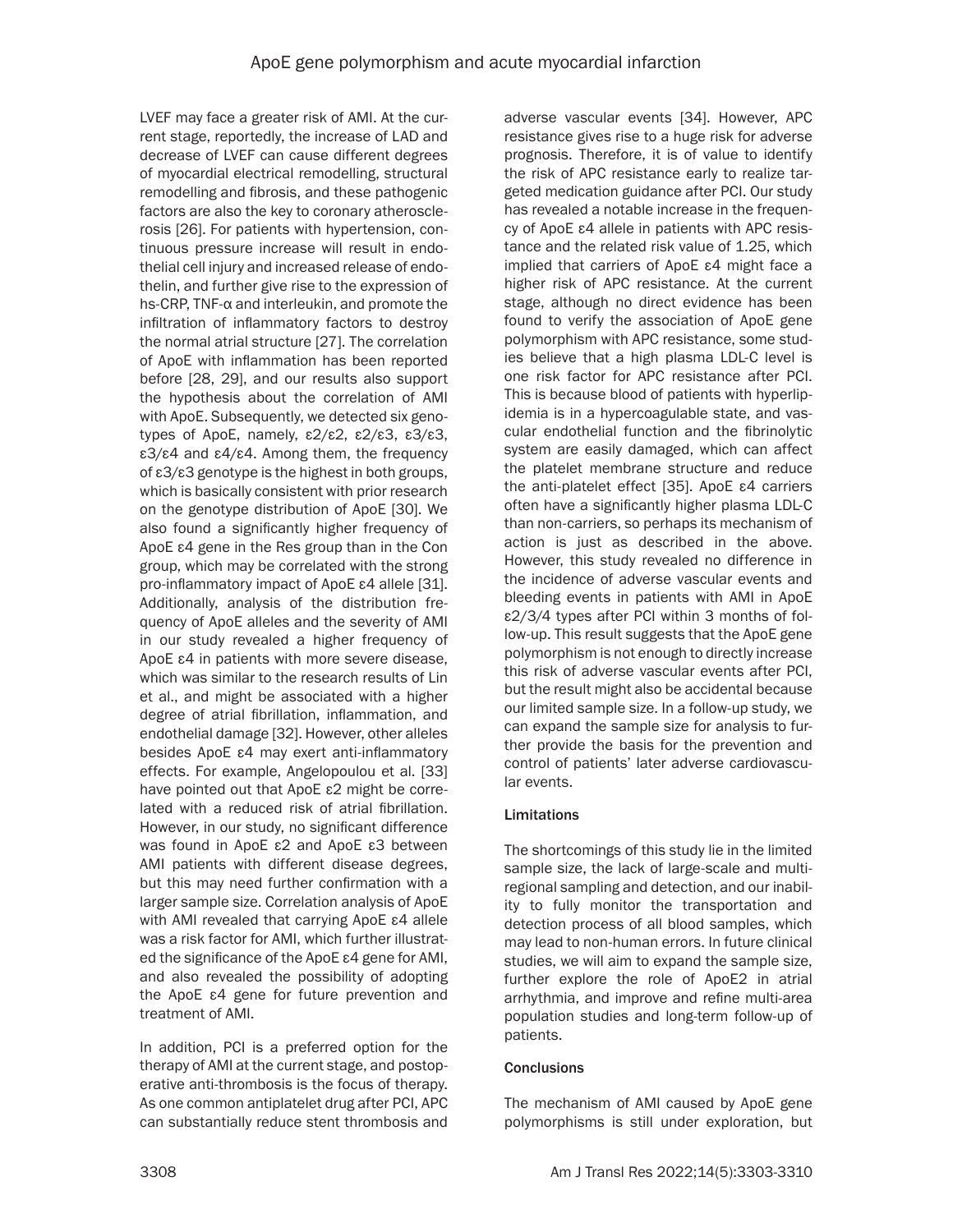according to prior research and our research results, AMI is under the influence of the of ApoE gene polymorphism, among which ApoE ε4 allele is the primary risk allele for AMI. In addition, ApoE ε4 carriers are more likely to have APC resistance after PCI, which is of profound value for early clinical evaluation.

## Acknowledgements

This work was supported byHigh-level Health Personnel "Six One Project" Top Talent Scientific Research Project of Jiangsu Province (No: LGY2017065), "Six Talent Peak" High-Level Talent Selection and Training Project of Jiangsu Province (No: WSN-247), Science and Technology Project of Jiangsu Province (No: SH1618).

This study was approved by the institutional review board ethical committee (The Second People's Hospital of Lianyungang Ethics Committee No. L1719). All participants provided written informed consent.

### Disclosure of conflict of interest

None.

Address correspondence to: Dr. Yilian Wang, Department of Cardiovascular Medicine, Lianyungang Second People's Hospital Affiliated to Bengbu Medical College, Lianyungang 222006, Jiangsu, China. Tel: +86-15905130985; E-mail: [Wang](mailto:Wangyilian2021@163.com)[yilian2021@163.com;](mailto:Wangyilian2021@163.com) Dr. Junping Li, Department of Electrocardiogram, Lianyungang Second People's Hospital Affiliated to Bengbu Medical College, Lianyungang 222006, Jiangsu, China. Tel: +86- 0518-85775003; E-mail: lijunpinglana@163.com

#### References

- [1] Flora GD and Nayak MK. A brief review of cardiovascular diseases, associated risk factors and current treatment regimes. Curr Pharm Des 2019; 25: 4063-4084.
- [2] Gulati R, Behfar A, Narula J, Kanwar A, Lerman A, Cooper L and Singh M. Acute myocardial infarction in young individuals. Mayo Clin Proc 2020; 95: 136-156.
- [3] Shah AH, Puri R and Kalra A. Management of cardiogenic shock complicating acute myocardial infarction: a review. Clin Cardiol 2019; 42: 484-493.
- [4] Ruiz JR, Labayen I, Ortega FB, Moreno LA, Gonzalez-Lamuno D, Marti A, Nova E, Fuentes MG, Redondo-Figuero C, Martinez JA, Sjostrom M

and Castillo MJ; AVENA Study Group. Birth weight and blood lipid levels in Spanish adolescents: influence of selected APOE, APOC3 and PPARgamma2 gene polymorphisms. The AVENA Study. BMC Med Genet 2008; 9: 98.

- [5] Vijayan M, Chinniah R, Ravi PM, Sivanadham R, Mosses Joseph AK, Vellaiappan NA, Krishnan JI and Karuppiah B. MTHFR (C677T) CT genotype and CT-apoE3/3 genotypic combination predisposes the risk of ischemic stroke. Gene 2016; 591: 465-470.
- [6] Liu CC, Liu CC, Kanekiyo T, Xu H and Bu G. Apolipoprotein E and Alzheimer disease: risk, mechanisms and therapy. Nat Rev Neurol 2013; 9: 106-118.
- [7] Baptista R, Rebelo M, Decq-Mota J, Dias P, Monteiro P, Providencia LA and Silva JM. Apolipoprotein E epsilon-4 polymorphism is associated with younger age at referral to a lipidology clinic and a poorer response to lipid-lowering therapy. Lipids Health Dis 2011; 10: 48.
- [8] Serrano-Pozo A, Das S and Hyman BT. APOE and Alzheimer's disease: advances in genetics, pathophysiology, and therapeutic approaches. Lancet Neurol 2021; 20: 68-80.
- [9] Ridker PM and Silvertown JD. Inflammation, Creactive protein, and atherothrombosis. J Periodontol 2008; 79: 1544-1551.
- [10] Kritharides L, Nordestgaard BG, Tybjaerg-Hansen A, Kamstrup PR and Afzal S. Effect of APOE epsilon genotype on lipoprotein(a) and the associated risk of myocardial infarction and aortic valve stenosis. J Clin Endocrinol Metab 2017; 102: 3390-3399.
- [11] Zhu H, Xue H, Wang H, Ma Y, Liu J and Chen Y. The association of apolipoprotein E (APOE) gene polymorphisms with atherosclerosis susceptibility: a meta-analysis. Minerva Cardioangiol 2016; 64: 47-54.
- [12] Guirgis M, Thompson P and Jansen S. Review of aspirin and clopidogrel resistance in peripheral arterial disease. J Vasc Surg 2017; 66: 1576-1586.
- [13] Kraus S, Naumov I, Shapira S, Kazanov D, Aroch I, Afek A, Eisenberg O, George J, Arber N and Finkelstein A. Aspirin but not meloxicam attenuates early atherosclerosis in apolipoprotein E knockout mice. Isr Med Assoc J 2014; 16: 233-238.
- [14] Edupuganti MM and Ganga V. Acute myocardial infarction in pregnancy: current diagnosis and management approaches. Indian Heart J 2019; 71: 367-374.
- [15] Wu X, Reboll MR, Korf-Klingebiel M and Wollert KC. Angiogenesis after acute myocardial infarction. Cardiovasc Res 2021; 117: 1257- 1273.
- [16] Zende PD, Bankar MP, Kamble PS and Momin AA. Apolipoprotein e gene polymorphism and